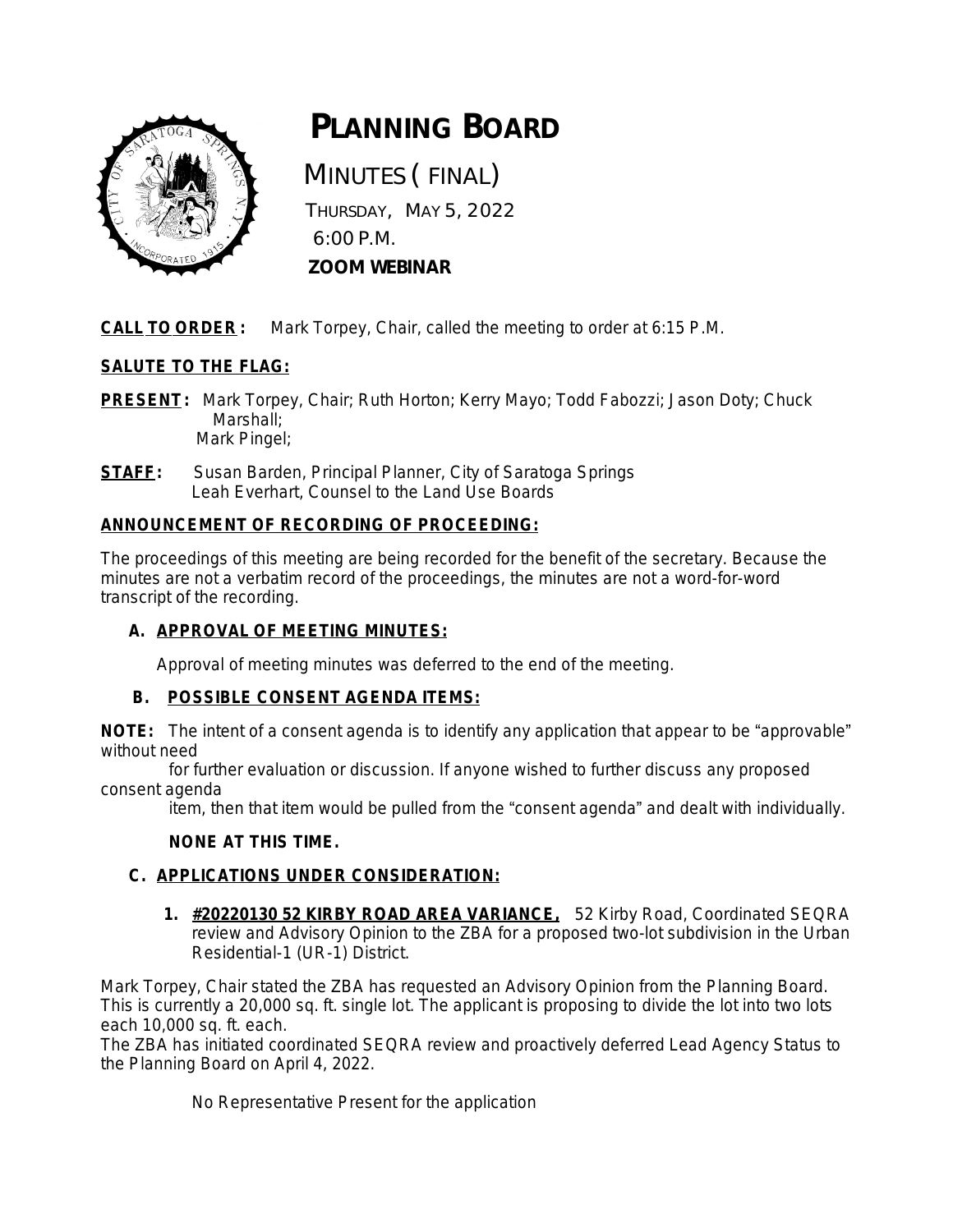Mark Torpey, Chair, stated we will move onto the next application and return to this application later in the agenda.

**2. #20211077 74 MITCHELL STREET, SITE PLAN,** 74 Mitchell Street, Site Plan Review for a private club/recreation area that includes a member pool and cabana and associated site work in the Urban Residential-3 (UR-3) District.

Mark Torpey, Chair, stated this project has appeared before the Board previously. The Special Use Permit (Permanent) for a private/civic club issued on March 24, 2022, Board provided a SEQRA Negative Declaration for the project was issued on October 28, 2021. A lot line adjustment was approved on December 14, 2021, for the reconfiguration of 7 lots – 2 on Union Avenue and 3 on Mitchell Street. We had requested the applicant to return for Site Plan to review remaining issues.

Susan Barden, Principal Planner, stated it was brought to her attention today that the Part I of the Short EAF Form the Board reviewed previously under Question 12A – does the project site contain or is it substantially contiguous to a building, or archeological site district which is listed on the National or State Register of Historic Places, or has been determined by the Commissioner of NYSOPRHP to be eligible for listing on the State Register of Historic Places. That was identified as no we believe it should be yes because 74 Mitchell Street is adjacent across the alley from properties that are in a Historic District, those that front on Union Avenue.

Mark Torpey, Chair, stated this was noted in the public comment. Therefore, the Board would be able to acknowledge that that Question needs to be properly checked and then potentially reaffirm our previous SEQRA

Negative Declaration or does the Board need to re-do the entire form.

Susan Barden, Principal Planner, stated she and Leah Everhart, Counsel discussed this.

Leah Everhart, Counsel, stated following a discussion with Susan Barden, we do not feel it is necessary to go back and redo SEQRA Review provided the Board is fully aware that the site is approximate to the Historic District when it was reviewed initially. We recommend that the applicant verbally amend their EAF form, and we have drafted a resolution for the Board to consider and reaffirms the SEQRA findings.

Applicant: Jay Hanley

Agent: Matt Jones, Attorney, Mike Ingersoll, Matt Brobston, LA Group; Mike Tuck, Balzer Tuck **Architects** 

Mr. Jones requested that the EAF Form the applicant submitted be amended to reflect the changes to Question 12a and reaffirm SEQRA.

Leah Everhart presented the following resolution.

It is hereby Resolved as follows:

1). It has been discovered that the answer provided in EAF Part 1 in response to Question 12 (a) was erroneous;

2). At all times during the review of this application, including during SEQRA review, this Board was fully aware that the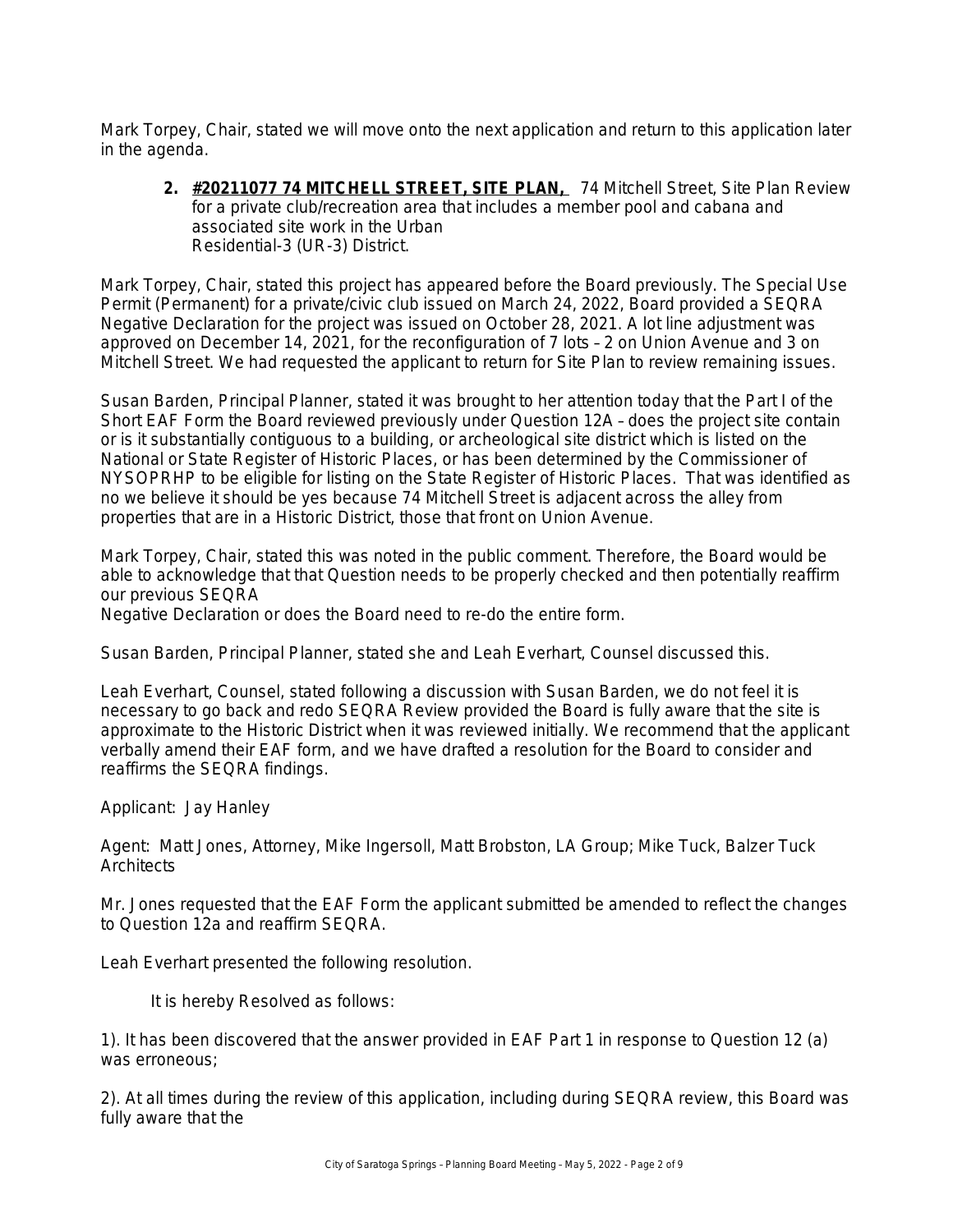Project site is contiguous to the Historic District and at no time did this Board misunderstand this circumstance or

rely upon the response previously provided to Question 12 (a).

3). The response to Question 12 (a) has since been corrected on the record to reflect the Board's understanding that

The site is, in fact, contiguous to the Historic District.

4). The Planning Board hereby reaffirms and readopts its previous SEQRA Negative Declaration.

Ruth Horton made a motion to reaffirm the previous Negative SEQRA Declaration and the Notice of Decision presented by Counsel. Jason Doty seconded the motion.

Mark Torpey, Chair asked if there is any further discussion.

## **VOTE:**

Mark Torpey, Chair, in favor; Kerry Mayo, in favor; Todd Fabozzi, in favor; Jason Doty, in favor; Ruth Horton, in favor; Mark Pingel, in favor;

## **MOTION PASSES : 7-0**

Mr. Ingersoll provided a visual presentation of the site which is located on Mitchell Street and Snyder Lane.

A site survey map was provided showing the two homes existing on Mitchell Street, a vacant lot, the structure which will remain as well and 3 new homes on 8,000 sq. ft. lots. These are parcel which exist today. A visual of the Club Amenity Site Plan was also provided a listing of the current Conditions of the Special Use Permit. Mr. Ingersoll provided a layout plan with an alternate pool design which could be an oval or square and that has not been yet determined but the scale of the pool was provided along with alternate layouts. Mr. Ingersoll also reviewed three items which were of concern to the Board discussed at the workshop. These items are the clubhouse architecture which Mike Tuck will discuss. Site lighting and pedestrian access.

Mike Tuck, Architect, provided a floor plan of the 1<sup>st</sup> floor of the clubhouse. This is a lounge area and fitness space for the members, it is not a commercial space or restaurant. A view of all elevations was also provided. This structure is very much in keeping with the context of the residential neighborhood and the total footprint is approximately 2700 sq. ft. The building lighting will be low voltage downward facing wall sconces. Materials proposed for the building are a quarried granite stone veneer is proposed on the lower portion of the building with clapboard siding and cedar shingles on top. Aluminum clad wood windows, architectural shingle roof with a standing seam metal roof, timber framed rafters, all residential inspired materials. Mr. Tuck provided context photographs from the neighborhood superimposing the new structure for the Boards review as well as visuals of possible proposed new homes for the infill on Mitchell Street.

Mr. Ingersoll provided a visual of the lighting photometric plan. In keeping with the residential scale highlighting the low voltage of the proposed footcandles. We are well within the international dark sky criteria. There will be no light spillage off site. This is meant to mimic your backyard. Mr. Ingersoll moved on to the pedestrian connectivity to the amenity area. We are unsure where the driveways will be located for the future homes. There is an existing sidewalk on the frontage of the clubhouse on Mitchell Street. When the new homes are built alongside the clubhouse, they will be required to install sidewalks since they do not exist at this time. A view of the site plan – easements for walks was provided. On Snyder Lane a 5 ft. wide area of flushed paved surface to be installed out of the city ROW prior to the Certificate of Occupancy for lots 1, 2, 3, 4, and 5.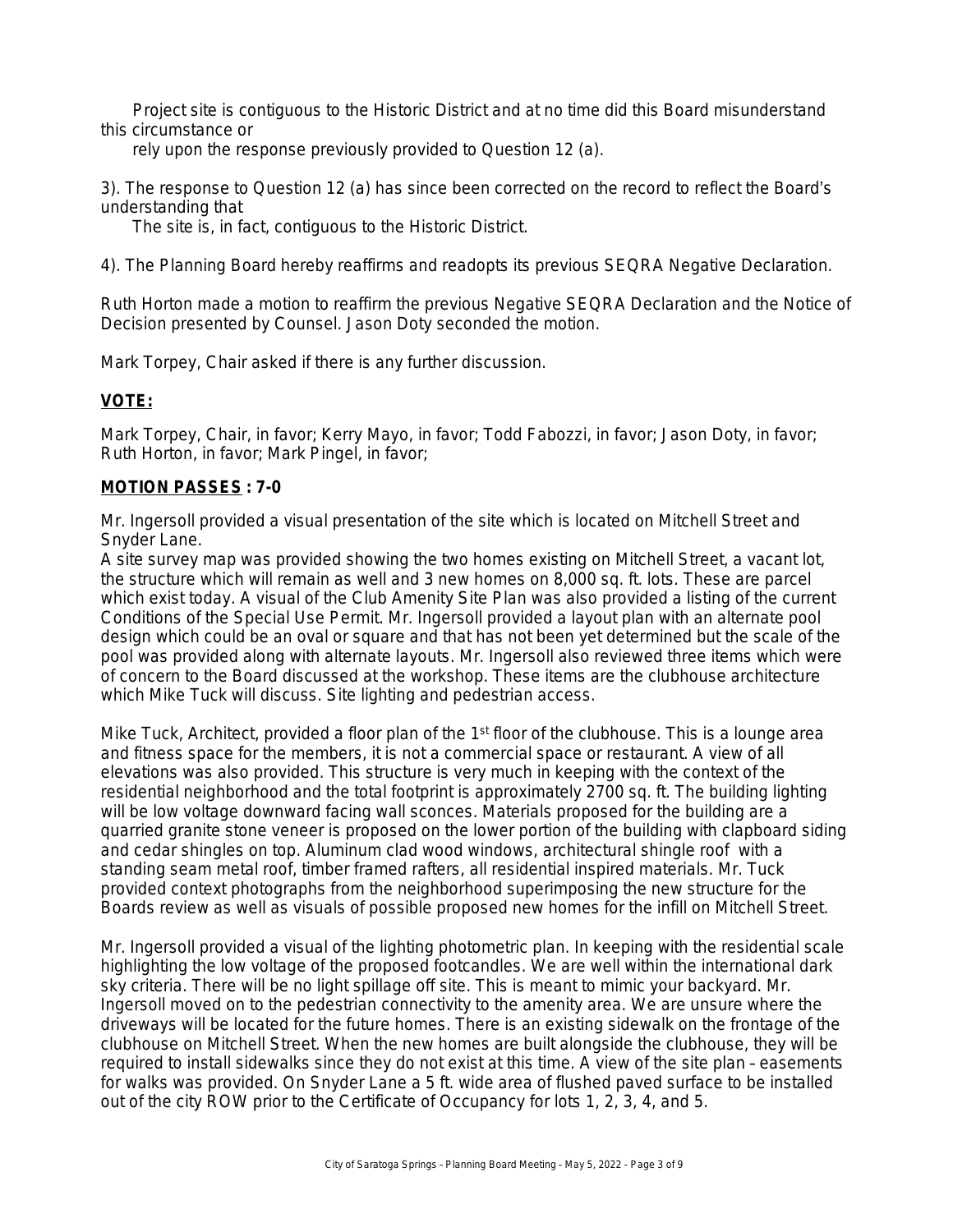Mark Torpey, Chair, asked if there were any questions or comments from the Board.

Mark Pingel questioned if the swimming pool counts as a building and is there any issue with maximum building coverage percentage against the UR-3 zone.

Mr. Ingersoll stated they discussed that with staff at City Hall but we this project is under the coverage requirements.

Mark Torpey, Chair, questioned the second-floor space and if a layout was available.

Mr. Tuck stated there is no layout for the second floor. It is open loft space for additional exercise equipment should it be necessary. There is no program need for that area.

Mark Torpey, Chair, questioned if street trees and curbing is proposed along Mitchell Street.

Mr. Ingersoll stated the street trees and curbing was included in the letter of credit for the clubhouse property.

We were not sure yet how to manage the others. We need to have a discussion with DPW regarding curbing and the crown of the road. This could be overseen as to the satisfaction of DPW.

Mark Torpey, Chair, stated there have been projects where we have done just that. We could incorporate language into the approval that would provide you with an opportunity to coordinate with DPW. The Chair questioned the pull off or landing area on Snyder Lane which does provide a safe haven for entry and exit for pedestrians. Signage to indicate a no parking zone would be for this location.

## **PUBLIC COMMENT**

Tim Maloney lives on Ludlow Street. He spoke about the petition and outdoor group entertainment noise. The neighbors felt that 11:00 PM was too late. Could the applicants review this and review this issue? Secondly does the Homeowners Association exist and will this be constructed prior to the existence of the Homeowners Association. Lastly, 78 Mitchell Street was built as a home, but no one has ever lived there and will this be incorporated into this project.

Mark Torpey, Chair, stated the Board did have discussions in this regard. The analogy to Siro's is not appropriate since that is set up as full-fledged restaurant with outdoor entertainment. This is limited to members. There will be two of the residences flanking the clubhouse. Also, we looked at one pool versus each home having an individual pool, trying to coordinate into a fixed location. We have discussed and talked through those issues regarding the HOA and the sequence of events and how that plays out.

Susan Barden, Principal Planner, stated it is in the Notice of Decision of the Special Use Permit. In the text of that it notes that the lot will be commonly owned and maintained by 7 adjacent residential properties, 5 fronting on Union Avenue and 2 fronting on Mitchell Street as shown on the existing adjacent parcels plans ownership, management and Maintenance of the lot will be specified in restrictive convenance and deeds within the HOA document. So, that is specifically within the Special Use Permit language document itself. It is not listed as a condition but is in the language.

Leah Everhart, Counsel, stated there is nothing that prevents the Planning Board from having clear conditions imposed upon Site Plan Review to address the same concerns. If the Board feels they were not clearly stated in the Special Use Permit, they can be addressed at Site Plan Review.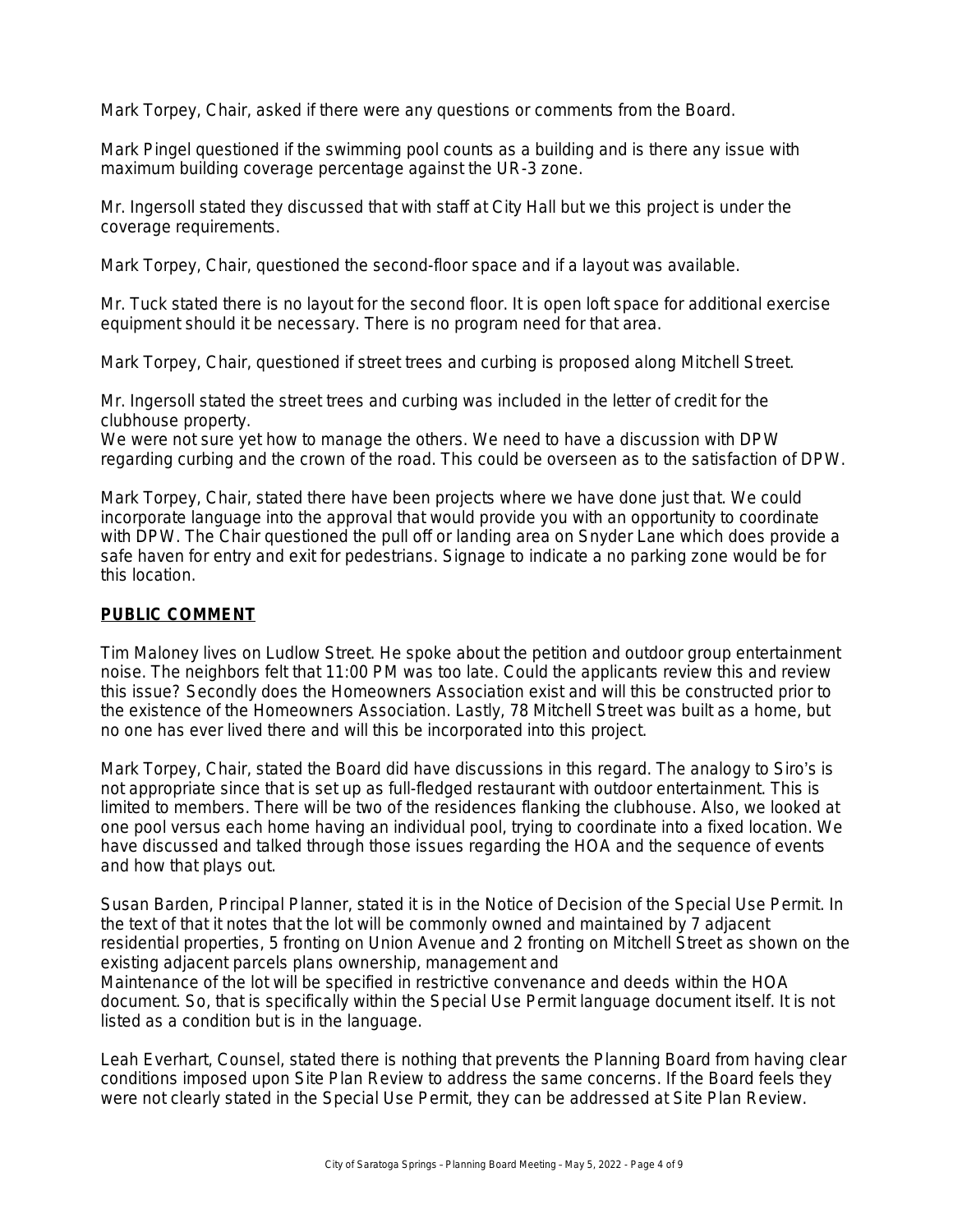Discussion ensued among the Board regarding property maintenance during construction period.

Susan Barden, Principal Planner stated the applicant would be responsible until the HOA had a maintenance agreement within it that would specify maintenance.

Mr. Jones stated the properties today are owned by an LLC, the Sutton family. Once we receive Site Plan Approval,

We will acquire those parcels and Mr. Hanley our client will then own these properties and promptly initiated the formation of a HOA, a process which takes about 6 months through the Department of Law to obtain. He will be the owner of the lots and therefore responsible for any maintenance.

Mark Torpey, Chair, stated 78 Mitchell Street, which is not part of this application, and we need to keep the conversation focused on this project.

Mr. Jones requested if the Board does decide to move forward with the Site Plan Review and institutes conditions, we would request the ability to discuss this with our applicant prior to voting.

Discussion ensued regarding noise and decibel levels considering neighbors.

Susan Barden, Principal Planner stated in any residential district the use of any apparatus for the amplification of sound between the hours of 11PM and 7AM in such a manner as to generate an instantaneous sound level of 60 decibels or an instantaneous sound level of 70 decibels or greater as measured from any point along the boundary line of the real property on which the sound pressure is generated.

Mark Torpey, Chair, stated it sounds as though this is explicit for the city to monitor that for compliance.

Todd Fabozzi stated he feels we should stay with the city noise ordinance rules and regulations.

Mark Torpey, Chair summarized the conditions for Site Plan Approval.

-Temperature of the down lighting 3,000 kelvin level.

-Elevation drawings are appropriate.

-Landing area to the rear of the property would not allow for permanent parking. Directional signage would be necessary.

-Once the project is built out on Mitchell Street – extension of sidewalks to embrace those properties as well.

-Coordination with DPW with respect to curbing.

-Street lighting and street trees to extend to build out and to conform with city standards.

Mr. Ingersoll stated regarding lighting, the streetlights are the taller black lights which appear in the outer district.

They are much taller and across the street there is an existing overhead light. Once we begin to add these lights down the roadway, they will be right in someone's bedroom. Do we want to illuminate this area beyond the residential scale?

There are no other streetlights in this neighborhood other than Fasig-Tipton. On Union Avenue there are lights.

Mark Torpey, Chair, stated we can modify the language for the conditions. With regards to deferring to DPW regarding curbing, we will also defer to them respective to the type of light and street trees for this outer district area.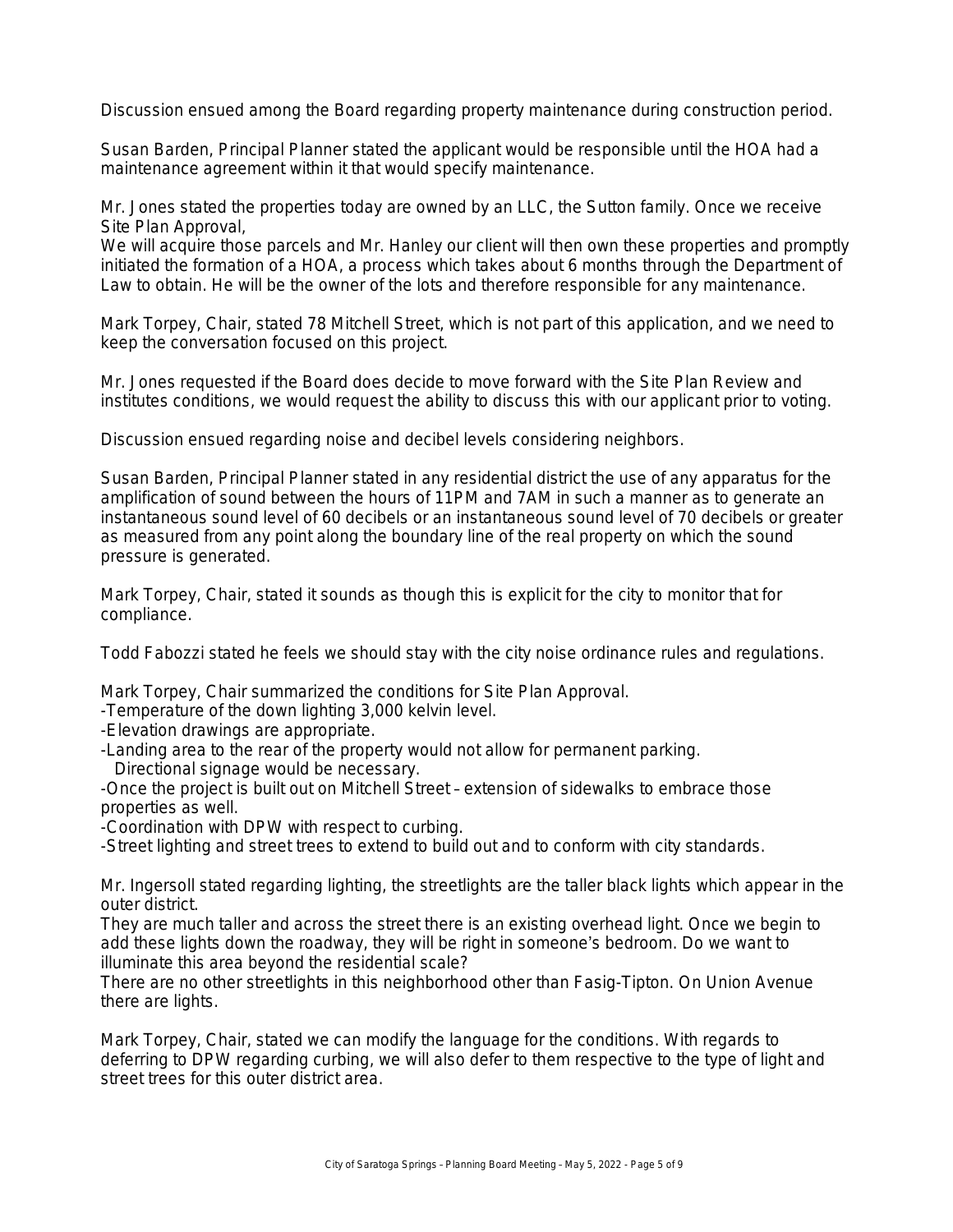Leah Everhart, Counsel to the Land Use Boards, questioned the applicant since the site plan is related to a single lot. Obviously, the use of that property is intertwined with other surrounding properties. There will be an HOA, and somewhat of a community within a community and a shared HOA for maintenance. The applicant does not have any objection to the sidewalks to the extent they are to be placed adjacent to properties not adjacent to the current site.

Mr. Ingersoll stated they have proposed that with the condition that they be installed prior to the CO of that building not up front like you would do in a subdivision, since they will be driven over. We want to connect to the neighbors.

Leah Everhart, Counsel continued at the time of construction prior to the CO of those lots the sidewalks will be installed.

She questioned the Board regarding the condition they are attempting to craft, which deals with maintenance, and the HOA.

Mark Torpey, Chair, stated the Board felt there would be sometime prior to the HOA membership filling out. There would be for a period a single owner who owns a series of surrounding properties that will become members. We want to insert a provision that the owner be responsible for all maintenance that would be needed to maintain this property that is part of this application is in safe and working order.

Leah Everhart, Counsel stated she does not feel this condition is necessary since every owner has the obligation to maintain their property. You can remove it from the list of conditions until the HOA becomes effective.

Susan Barden, Principal Planner, stated an additional condition approval to the satisfaction of the comments of DPW and the City Engineer.

Jason Doty made a motion in the matter of the 74 Mitchell Site Plan, 74 Mitchell Street, application, we move to approve the Site Plan with the conditions as noted by the Chair. Kerry Mayo seconded the motion.

Mark Torpey, Chair, asked if there was any further discussion. None heard.

## **VOTE:**

Mark Torpey, Chair, in favor; Kerry Mayo, in favor; Todd Fabozzi, in favor; Jason Doty, in favor; Ruth Horton, in favor; Chuck Marshall, in favor; Mark Pingel, in favor;

#### **MOTION PASSES : 7-0**

**3. #20220180 BEMIS HEIGHTS ROAD SKETCH SUBDIVISION,** Bemis Heights Road, Sketch Plan review of a proposed reconfiguration of a subdivision resulting in 29 new residential lots in the Rural Residential (RR) District

Mark Torpey, Chair, stated this is an approved subdivision back in 1977. This is in the Rural Residential District of this city. Tonight, we will provide feedback to the applicant and understand the project better.

Applicant: Art Curto

Agent: Matthew Bond, Barber Engineering; Dominick Arico, Arico Associates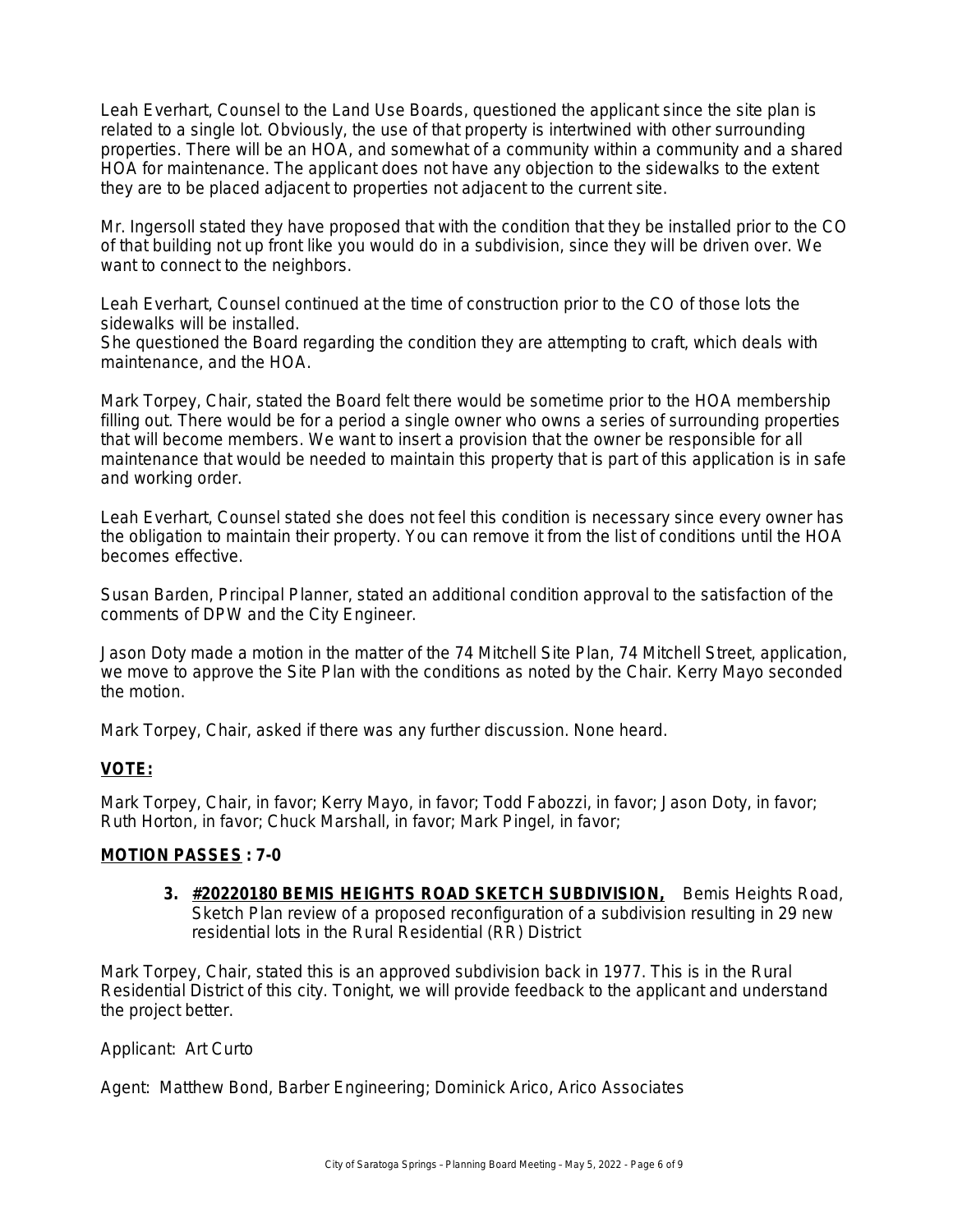Mr. Bond stated the Board has been provided with the original subdivision application which was approved in 1977 and what is currently proposed. A visual of the 1977 project site was provided. All these lots are existing tax parcels currently. Zoning changes occurred and this is now a Rural Residential District. A visual of the proposed layout was provided for the Board. Due to the site restrictions with existing wetlands on the site we are looking to build more of a cluster style development to minimize disturbance to natural resources and take advantage of the high ground on the property. We are proposing tying into Bemis Heights Road at the corner of where it intersects with Lexington Road.

Originally existing are 39 lots which will be reconfigured into 29 lots. We are proposing 27 town home units along Lexington Road with 2 detached single family residences on the site. The proposed lots are smaller than the Rural Residential zone requires so we will be requesting area variances for these townhomes from zoning and then proceed to Site Plan Approval with this Board.

Mark Torpey, Chair questioned if there are any NYS-DEC wetlands on this site or are they all Federal Army Corp of Engineer Wetlands. No NYS-DEC wetlands on the site. When was the last time the wetland delineation was done?

Mr. Bond stated they are all ACOE wetlands. There are no NYS-DEC wetlands on the site. The last delineation was completed about 4 years ago and the applicant has contracted with a wetland biologist to update the delineation.

Mark Torpey, Chair, stated we have now in place a different set of rules and mathematics regarding wetlands, steep slopes, potential flood plains and all the issues which are articulated in the conservation easement which are undevelopable. Also, whether you have looked at the number of units that would translate into because of being disallowed to use those areas for development.

Mr. Bond stated they have not done the math. We have looked at the existing number of buildings lots on the parcel, and then looked at a way to still establish the project with lesser lots and lesser impacts. The existing design would require significant disturbance of the wetlands and mitigation which there is space on the site for a large volume of mitigation but We did not do the calculations on a conservation style.

Todd Fabozzi stated he suggested exactly what the Chair is bringing up. You take the entire property, and you calculate based on the Rural Residential Conservation Subdivision criteria. You would be removing the wetlands and the steep slopes and then you will be calculating with 2-acre lot size and the number of lots you can fit on what is left. Another requirement is you will then take 50% of what is left and not build on it, outside of the constrained areas. In this instance because you can cluster you would not require area variances. That is my suggestion. Your design may end up similar to what you have shown, though you may have to remove some of the houses. You will get close to what you are proposing without any ZBA requirements.

Mr. Arico stated when you say without a variance being required are you referring to single family homes with a zero-yard setback for the townhouse style home.

Susan Barden, Principal Planner, stated these are considered attached single-family residences. So, each residence is on its own separate lot with a shared property line that goes through the building. These are single family residences which are permitted use in the RR District, but in a conservation subdivision you will identify as Todd indicated a zoning statistic specific to this project this subdivision. This will include minimum lot size, minimum lot width, and setback and coverage requirements like what we have regarding dimensional standards and requirements in Article II. So, you will propose that for this subdivision.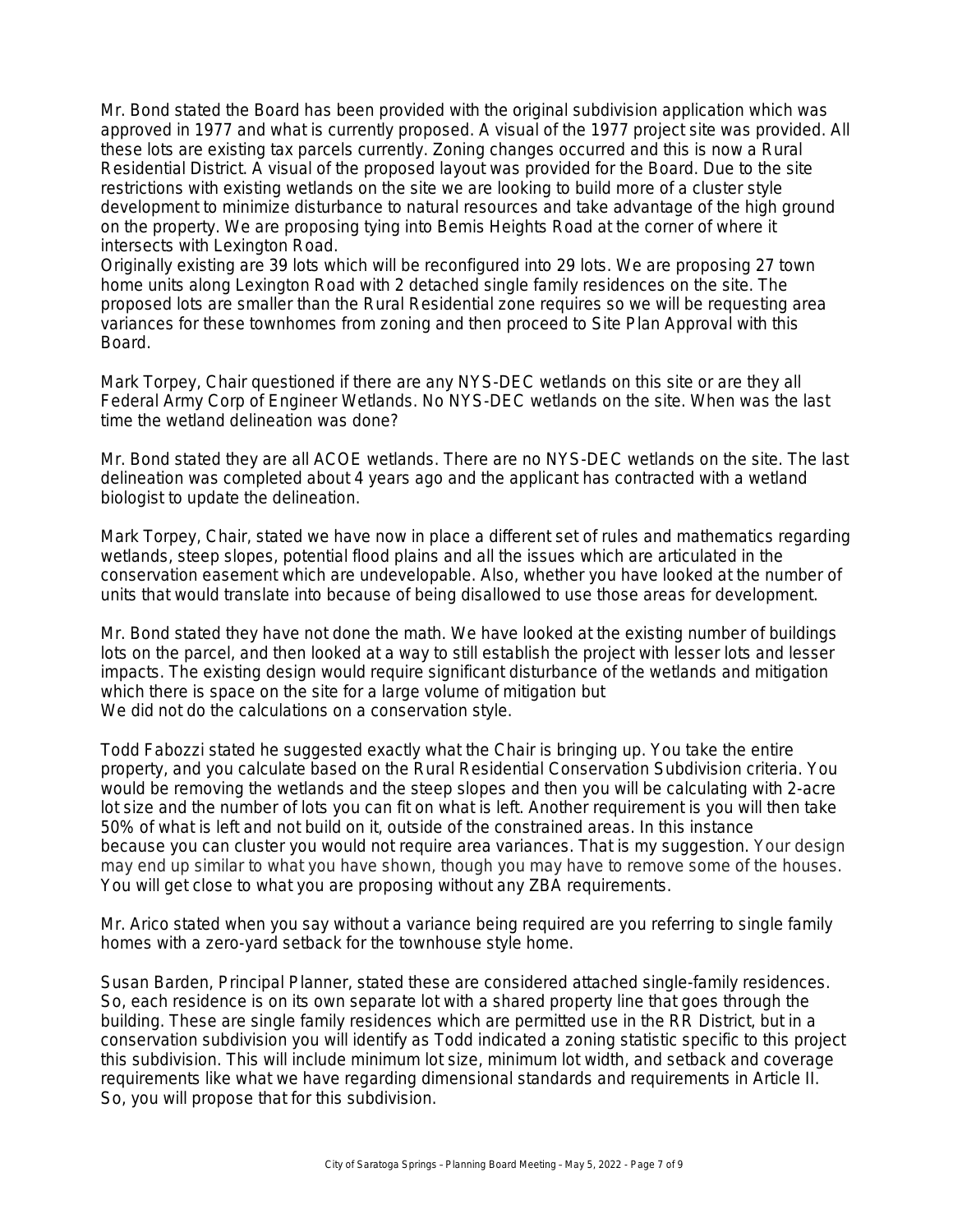Mark Torpey, Chair, stated if we review this as a conservation subdivision, then we can identify the area's most suitable for development and the ability to work with the applicant regarding setbacks and what they could be based on the topography of the site and we could establish a 0 setback allocation where these houses could be right next to one another.

Susan Barden, Principal Planner stated that was correct.

Mark Torpey, Chair, stated this provides the Planning Board with the ability to be more flexible about how to arrange these structures in a way to protect valuable aspects of the property. As noted by Todd you could avoid area variances if you go this route potentially.

Mr. Arico stated we will look at the numbers to see what the overall aspects are and see how we can make the process move this project forward.

Mark Torpey, Chair, suggested the Board take a tour of the property with the applicant's agent.

Discussion ensued among the Board regarding what is being proposed, and what could be proposed.

Mr. Curto stated more than one builder is interested in doing the entire project. We will look at everything

to assure this will not be a segmented project.

Jason Doty suggested an HOA, so the entire project is maintained throughout for continuity.

Mark Torpey, Chair, stated this project is a bit unusual for the Board in that it was a previously approved subdivision project back in 1977. Over the years zoning regulations have changed substantially. This is not a brand-new subdivision coming before the Board where we would require a Conservation Subdivision analysis and all that.

Is there something the Board needs to keep in mind as we approach this project.

Leah Everhart, Counsel, stated she cannot provide an answer tonight, there are subtleties and nuances

that are not necessary to review tonight since the applicant is in preliminary stages of discussion. We can provide the Board with guidance prior to the applicants next appearance before the Board.

Mark Torpey, Chair stated he appreciated the applicant coming before the Board with a sketch plan discussion which is a relaxed way to obtain feedback from the Board prior to the project moving forward. The Chair strongly suggests the applicant go through the math and returning with hard numbers so the Board can get a sense of how well this comports with the standards to make these developments fit and work.

Mr. Arico questioned if the applicant could meet with staff prior to returning before the Board to determine if they are approaching this in the correct manner.

Mark Torpey, Chair, stated this would be the next step.

Todd Fabozzi questioned Counsel if the applicant reviewed the Conservation Subdivision and felt it worked for them and returned before the Board are they doing another subdivision application even though they have previously received subdivision approval.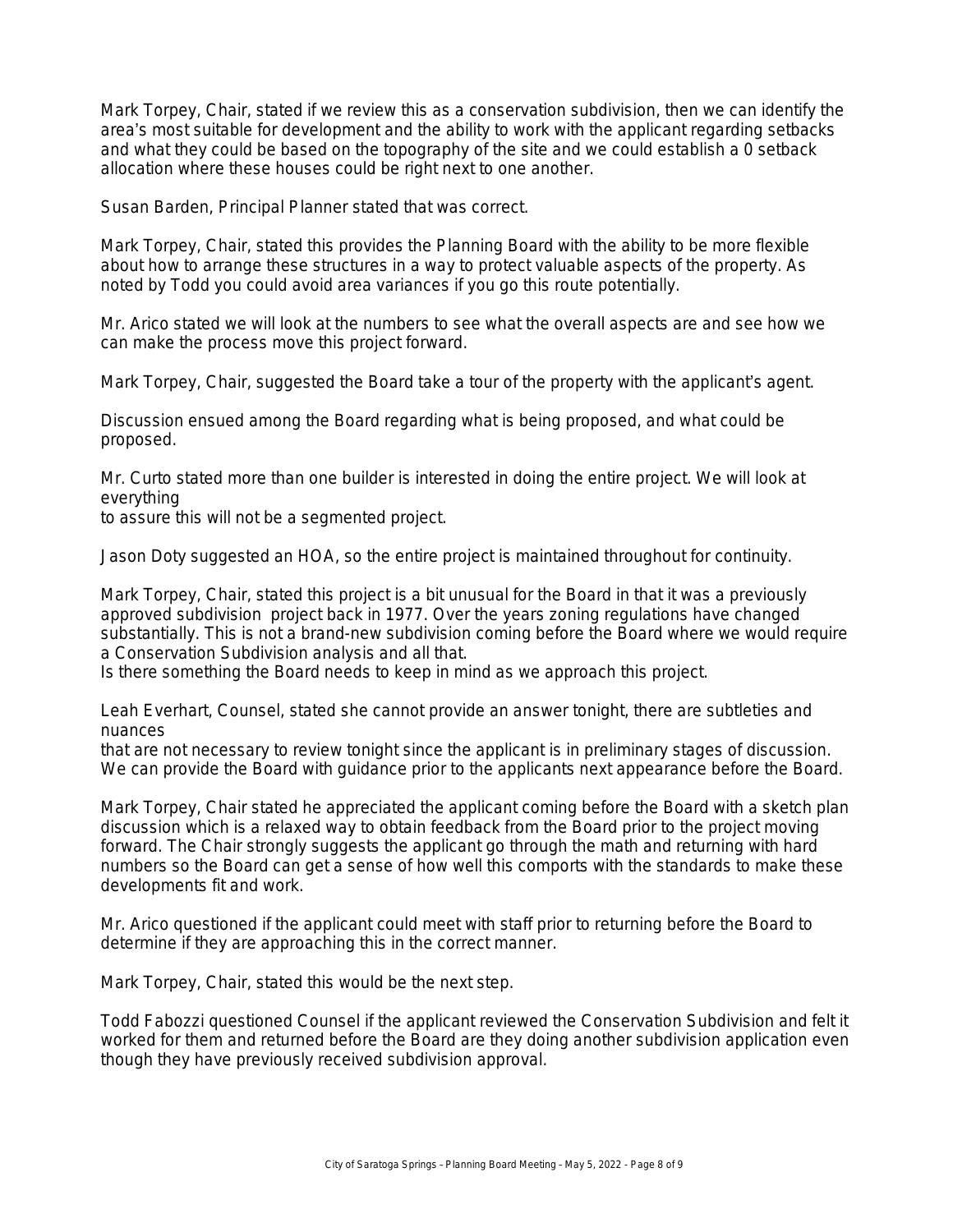Leah Everhart, Counsel, stated we have determined this is a revision to a subdivision plat or an amendment to a subdivision plat since this area is subject to a subdivision and this is the appropriate way to identify it.

Jason Doty stated the applicant can return before the Board for a second sketch plan review.

Mark Torpey, Chair, stated that would be the best way to approach this application. Review the plan, meet with city staff, and then return to the Board for a second sketch plan review. Also, any ACOE wetland delineation paperwork from 1977 would be helpful to provide to the Board with the ability to provide an overlay of the wetlands to show how they exist today to map out how that change has occurred in this area.

**1. #20220130 52 KIRBY ROAD AREA VARIANCE,** 52 Kirby Road, Coordinated SEQRA review and Advisory Opinion to the ZBA for a proposed two-lot subdivision in the Urban Residential-1 (UR-1) District.

Mark Torpey, Chair, stated the ZBA has requested an Advisory Opinion from the Planning Board. This is currently a 20,000 sq. ft. single lot presently. The applicant is proposing to divide the lot into two lots each 10,000 sq. ft. each.

The ZBA has initiated coordinated SEQRA review and proactively deferred Lead Agency Status to the Planning Board on April 4, 2022.

Mark Pingle stated he looked at the neighboring properties. All the other plots of land across the street and in the area, all have 100 ft. frontages, and all are around the same size. From the street you would be unable to determine that this was not a conforming lot.

Discussion ensued among the Board regarding similar projects the Board has reviewed and nonconforming lots,

and infill development, precedent setting nature of creating non-conforming lots.

Todd Fabozzi stated we have the Comp Plan Density which this exceeds, the Comp Plan Goals which speak to infill.

So, there is a positive aspect to the project as well as exceeding the density allowed and the idea of creating non-conforming lots. There is a bit of contradiction there.

Mark Torpey, Chair stated the applicant is looking to provide lots that appear to be consistent with the neighborhood, but creating substandard lots, and the proximity to the neighbors living room and bedrooms.

# **SEQRA:**

This is an unlisted action. Coordinated SEQRA Review is not required but was initiated by the ZBA.

ZBA and Planning Board are the only involved agencies. The Planning Board should accept Lead Agency Status, review the submitted Part I of the Short EAF and review analyze and complete Part II of the evaluation.

Mark Torpey, Chair, reviewed SEQRA Part II of the Short EAF.

No large or important areas of concern were noted.

#### **SEQRA DECISION:**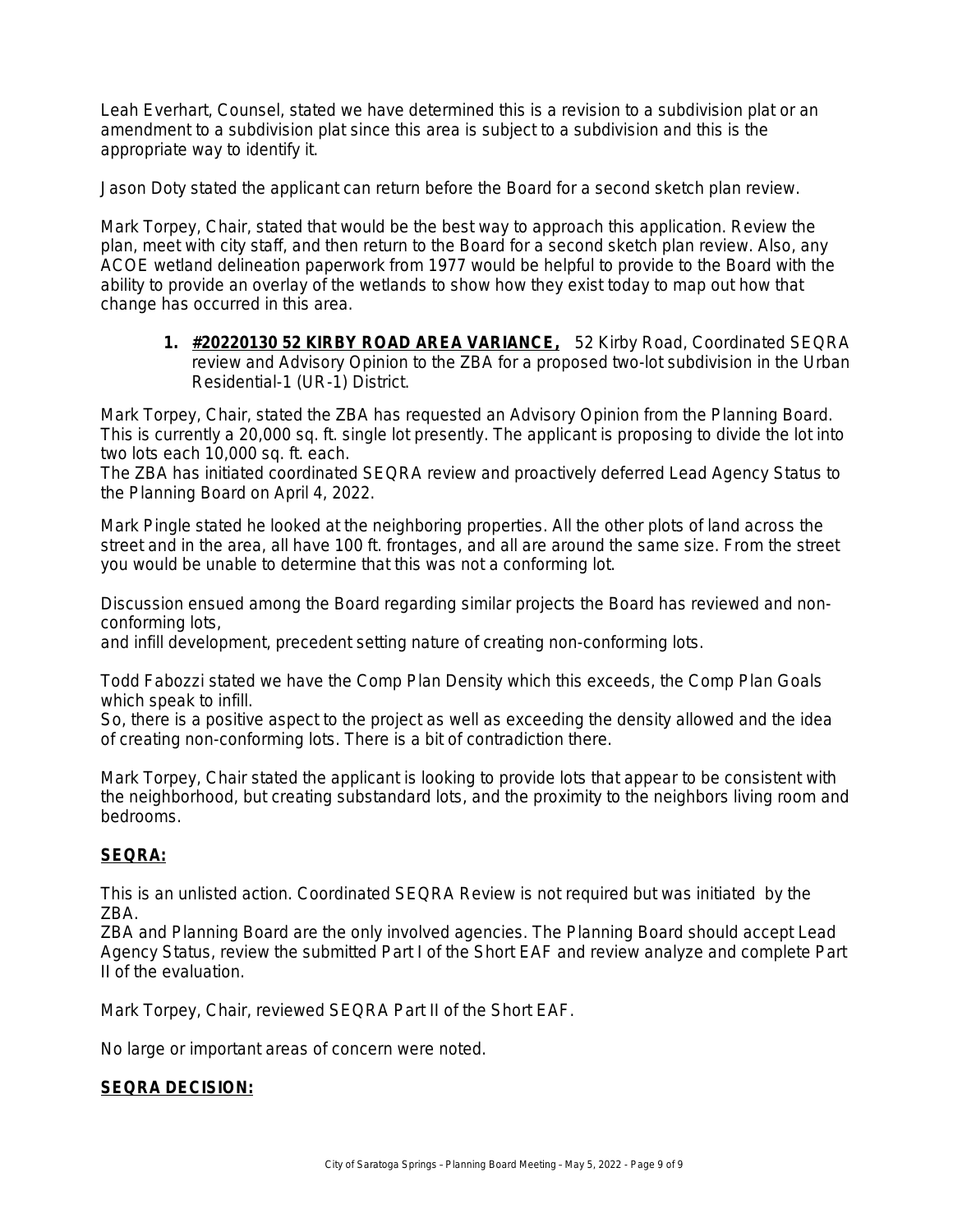Ruth Horton stated based upon the information provided by the applicant in Part I of the SEQR Short Environmental Assessment Form, and analysis of the information provided and presented in Part II of the SEQR Short Environmental Assessment Form, I make a motion for a SEQR negative declaration since the project will not result in any large and important impacts and, therefore, is one that will not have a significant adverse impact on the environment. Jason Doty seconded the motion.

Mark Torpey, Chair, asked if there was any further discussion. None heard.

## **VOTE:**

Mark Torpey, Chair, in favor; Kerry Mayo, in favor; Todd Fabozzi, in favor; Jason Doty, in favor; Ruth Horton, in favor; Chuck Marshall, in favor; Mark Pingel, in favor;

#### **MOTION PASSES : 7-0**

#### **APPROVAL OF MEETING MINUTES:**

Jason Doty made a motion to approve the minutes of the March 24, 2022. Chuck Marshall seconded the motion.

## **VOTE:**

Mark Torpey, Chair, in favor; Kerry Mayo, in favor; Todd Fabozzi, in favor; Jason Doty, in favor; Ruth Horton, in favor; Chuck Marshall, in favor; Mark Pingel, in favor;

#### **MOTION PASSES : 7-0**

Mark Torpey, Chair, stated moving on to the Advisory Opinion to the ZBA. One issue is the precedent setting nature of taking a conforming lot and creating a nonconforming lot. We discussed the nature of the density and how it does not really affect people as they walk through the community. This is more having to do with the rhythm and the frontage.

Even though the lots will be smaller, the frontage of the lots is the defining character and the Planning Board

Feels it is important for the rhythm. We want to recognize the adjoining property is pre-existing nonconforming in terms of its intrusion in the setbacks, 6 ft. from the property line. Try to be consistent with that flow in the neighborhood and visual impacts. Consideration should be given in looking at the total setback value and considering a change in the minimum side yard setback for this project to allow for additional breathing room. The Planning Board supports the strong notion for infill development in this area providing as much flexibility for infill development without negatively impacting the neighborhood characteristics.

Mark Torpey, Chair, stated he would like to compose a draft Advisory Opinion having the Board review it prior to forwarding it onto the ZBA. The Chair stated he would like to issue a Favorable Advisory Opinion to the ZBA noting the variables which are inconsistent but need to be considered in the bigger picture. This will be voted on at the next meeting.

#### **UPCOMING MEETINGS:**

Planning Board Workshop, Thursday, May 19, 2022, at 5:00 P.M. Planning Board Meeting, Thursday, May 26, 2022, at 6:00 P.M.

## **MOTION TO ADJOURN:**

There being no further business to discuss Mark Torpey, Chair adjourned the meeting at 8:19 P.M.